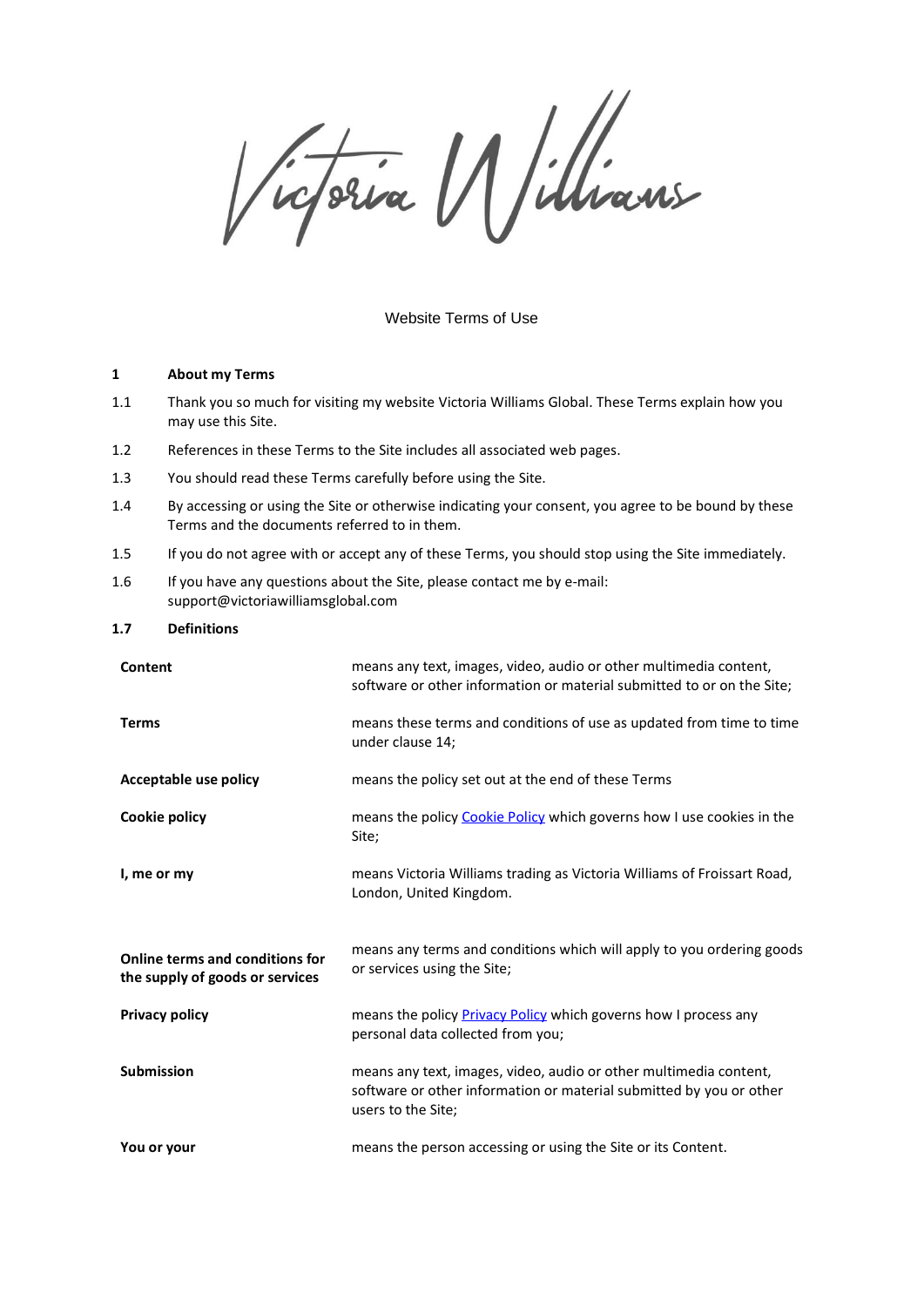1.8 Your use of the Site means that you must also comply with my Acceptable Use policy, my Privacy policy, my Cookie policy and my Online terms and conditions for the supply of goods or services, where applicable.

## **2 Using the Site**

- 2.1 The Site is for your personal use only.
- 2.2 You agree that you are solely responsible for any costs and expenses you may incur in relation to your use of the Site.
- 2.3 I seek to make the Site as accessible as possible. If you have any difficulties using the Site, please contact me at support@victoriawilliamsglobal.com.
- 2.4 I may prevent or suspend your access to the Site if you do not comply with any part of these Terms, any terms or policies to which they refer or any applicable law.

## **3 Ownership, use and intellectual property rights**

- 3.1 This Site and all intellectual property rights in it including but not limited to any Content are owned by me. Intellectual property rights means rights such as: copyright, trademarks, domain names, design rights, database rights, patents and all other intellectual property rights of any kind whether or not they are registered or unregistered (anywhere in the world). I reserve all of my rights in any intellectual property in connection with these Terms. This means, for example, that I remain owner of them and free to use them as I see fit.
- 3.2 Nothing in these Terms grants you any legal rights in the Site other than as necessary to enable you to access the Site.

## **4 Submitting information to the Site**

- 4.1 While I try to make sure that the Site is secure, I cannot guarantee the security of any information that you supply to me and therefore I cannot guarantee that it will be kept confidential. For that reason, you should not submit to the Site any information that you regard as confidential, commercially sensitive or valuable.
- 4.2 I may use any Submissions as I see reasonably fit on a free-of-charge basis. I shall not be legally responsible to you or anybody else for any use of Submissions.

# **5 Accuracy of information and availability of the Site**

- 5.1 While I try to make sure that the Site is accurate, up-to-date and free from bugs, I cannot promise that it will be. Furthermore, I cannot promise that the Site will be fit or suitable for any purpose. Any reliance that you may place on the information on this Site is at your own risk.
- 5.2 I may suspend or terminate operation of the Site at any time as I see fit.
- 5.3 Content is provided for your general information purposes only and to inform you about me and my products and news, features, services and other websites that may be of interest. It does not constitute technical, financial or legal advice or any other type of advice and should not be relied on for any purposes.
- 5.4 While I try to make sure that the Site is available for your use, I do not promise that the Site is available at all times nor do I promise the uninterrupted use by you of the Site.

## **6 Hyperlinks and third party sites**

The Site may contain hyperlinks or references to third party websites other than the Site. Any such hyperlinks or references are provided for your convenience only. I have no control over third party websites and accept no legal responsibility for any content, material or information contained in them. The display of any hyperlink and reference to any third party website does not mean that I endorse that third party's website, products or services. Your use of a third party site may be governed by the terms and conditions of that third party site.

### **Acceptable Use Policy**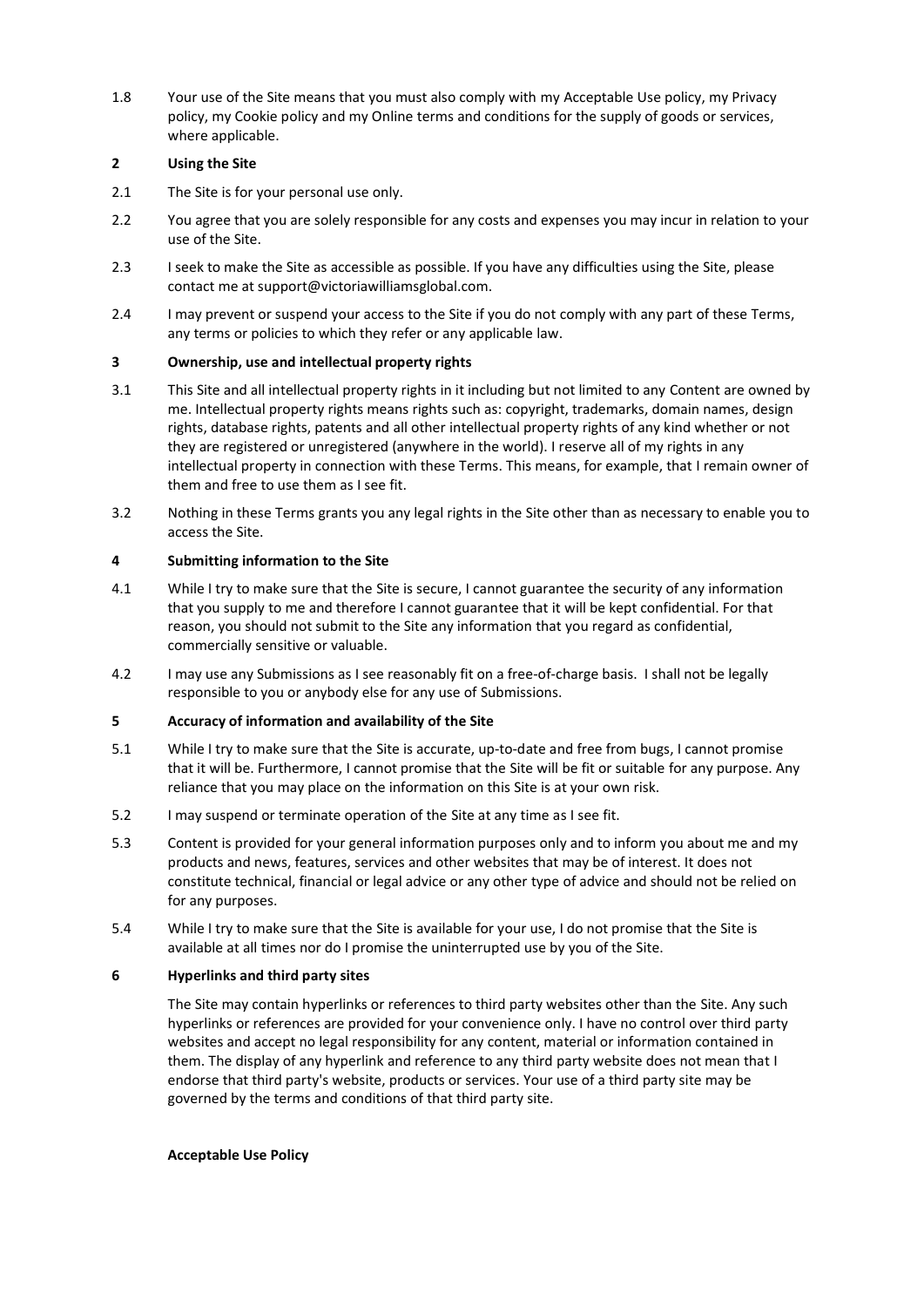## **7 Acceptable use**

- 7.1 As a condition of your use of the Site, you agree:
	- 7.1.1 not to use the Site for any purpose that is unlawful under any applicable law or prohibited by these Terms
	- 7.1.2 not to use the Site to commit any act of fraud;
	- 7.1.3 not to use the Site to distribute viruses or malware or other similar harmful software code;
	- 7.1.4 not to use the Site for purposes of promoting unsolicited advertising or sending spam;
	- 7.1.5 not to use the Site to simulate communications from me or another service or entity in order to collect identity information, authentication credentials, or other information ('phishing');
	- 7.1.6 not to use the Site in any manner that disrupts the operation of my Site or business or the website or business of any other entity;
	- 7.1.7 not to use the Site in any manner that harms minors;
	- 7.1.8 not to promote any unlawful activity;
	- 7.1.9 not to represent or suggest that I endorse any other business, product or service unless I have separately agreed to do so in writing;
	- 7.1.10 not to use the Site to gain unauthorised access to or use of computers, data, systems, accounts or networks; and
	- 7.1.11 not to attempt to circumvent password or user authentication methods.

#### **8 Interactive services**

- 8.1 I may make interactive services available on the Site, for example areas where you can comment on Content.
- 8.2 I am not obliged to monitor or moderate Submissions to my interactive services. Where I do monitor or moderate Submissions I shall indicate how this is performed and who should be contacted in relation to any Submission of concern to you.
- 8.3 I may remove or edit any Submissions to any of my interactive services whether they are moderated or not.
- 8.4 Any Submission you make must comply with my Submission standards set out below.

### **9 Submission standards**

- 9.1 Any Submission or communication to users of my Site must conform to standards of accuracy, decency and lawfulness, which shall be applied in my discretion, acting reasonably. In particular, you warrant that any Submission or communication is:
	- 9.1.1 your own original work and lawfully submitted;
	- 9.1.2 factually accurate or your own genuinely held belief;
	- 9.1.3 provided with the necessary consent of any third party;
	- 9.1.4 not defamatory or likely to give rise to an allegation of defamation;
	- 9.1.5 not offensive, obscene, sexually explicit, discriminatory or deceptive; and
	- 9.1.6 unlikely to cause offence, embarrassment or annoyance to others.

### **10 Linking and framing**

- 10.1 You may create a link to my Site from another website without my prior written consent provided no such link:
	- 10.1.1 creates a frame or any other browser or border environment around the content of my Site;
	- 10.1.2 implies that I endorse your products or services or any of the products or services of, or available through, the website on which you place a link to my Site;